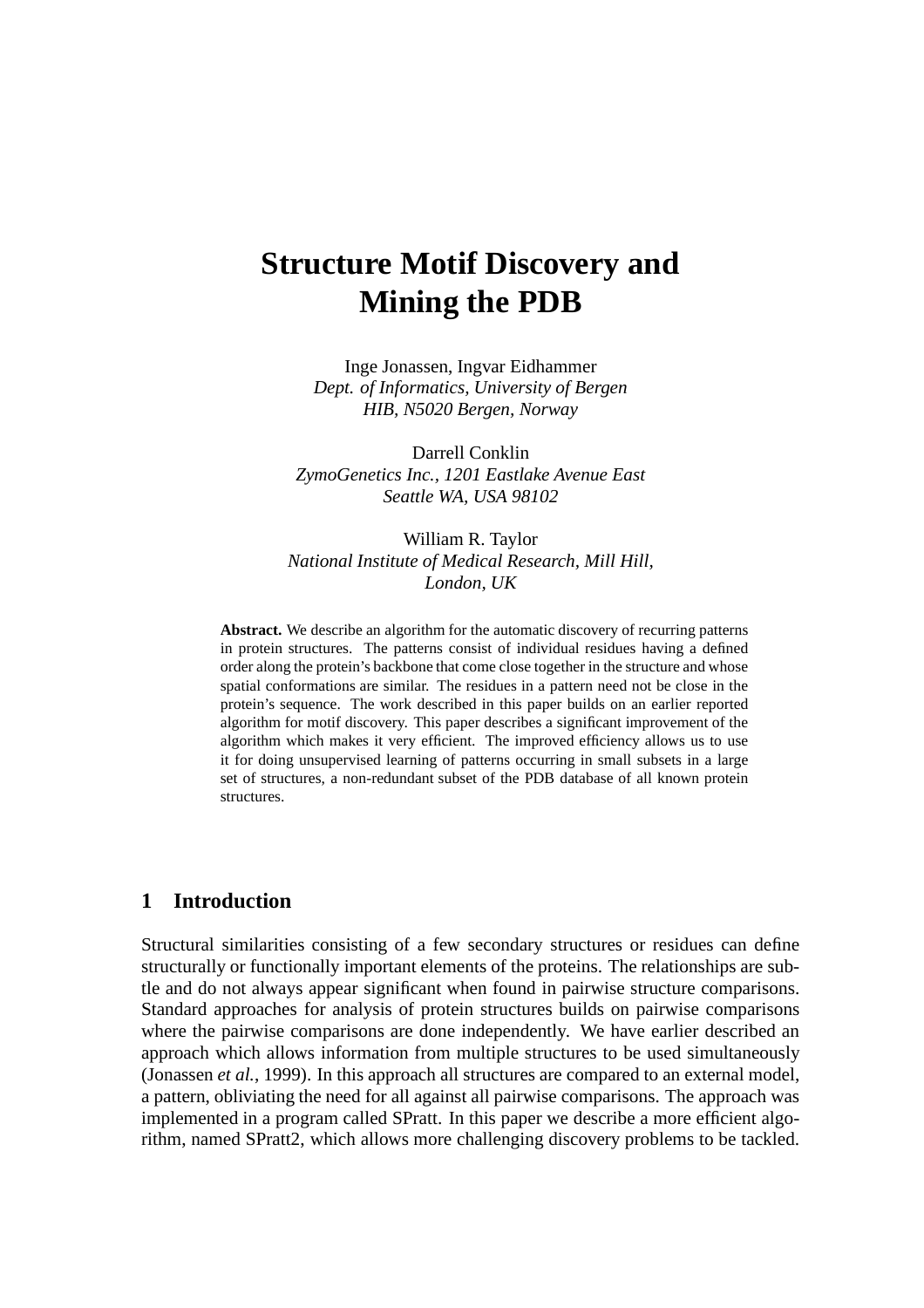The new method is able to discover automatically and in an entirely unsupervised fashion patterns shared by as few as two structures in a non-redundant subset of PDB. The method produces large number of patterns compliant with the user-definable constraints, and methods are described for removing redundancy in the output pattern set to facilitate the user's analysis of the output data.

### **2 Definitions**

The local neighbourhood of each residue  $r$  in each structure is represented as a string *NS*r, called a *neighbourhood string*. The string encodes all residues in the structure that are within a distance of d Angstrom from r (typically  $d = 10$ ), including r itself. The residue r is named the *anchor* of  $NS<sub>r</sub>$ . The residues are encoded by their amino acid type and the mean coordinates of the residue's side chain atoms. The residue's order in the neighborhood string is defined by their order along the protein's backbone. In this paper when giving examples of neighbourhood strings in this paper we write the single letter amino acid code for each of the residues with the anchor underlined.

We then define a *packing pattern* against which a neighbour string can be matched. A packing pattern consists of a list of elements where each element defines a match set (set of allowed amino acids) and one set of coordinates. Each packing pattern has one unique *anchor element*. We will write a pattern as the string of single letter amino acid codes (enclosed in brackets for elements where more than one amino acid is allowed) underlining the anchor residue.

A neighbour string  $r_1 \dots r_k \dots r_l$  is said to *match* a packing pattern  $P = p_1 \dots p_n$  if it contains a subsequence  $r_{i_1} \ldots r_{i_n}$  so that the residues have amino acid types included in the match sets of the corresponding pattern elements and so that the anchor residue of the neighbour string is aligned with the pattern's anchor. For example, ACEWGGTGEA matches the packing pattern CWGT. Also,  $NS<sub>r</sub>$  is said to *structurally match* P within  $\phi$ if it is possible to superpose the coordinates of  $NS<sub>r</sub>$  onto the coordinates of P with a RMSd of maximum  $\phi$ . A neighbour string that structurally matches a packing pattern within a threshold  $\phi$  describes an *occurrence* of the pattern. Finally, a pattern which have occurrences in k structures is said to have *support* k.

When presenting discovered patterns a sequence pattern can be given consisting of the residues of the packing pattern separated by spacers whose lengths are determined by the sequence separation of the residues involved in the matches. We use the PROSITE (Hofman *et al.*, 1999) notation. See Section 4 for examples.

# **3 Algorithms**

Given a set of  $N$  structures we want to find packing patterns with occurrences in at least k of the structures, i.e., patterns with support at least k. Rather than devising a method for generating all possible packing patterns, the patterns will be generated as generalisations of neighbour strings from the structures. For example, the neighbourhood string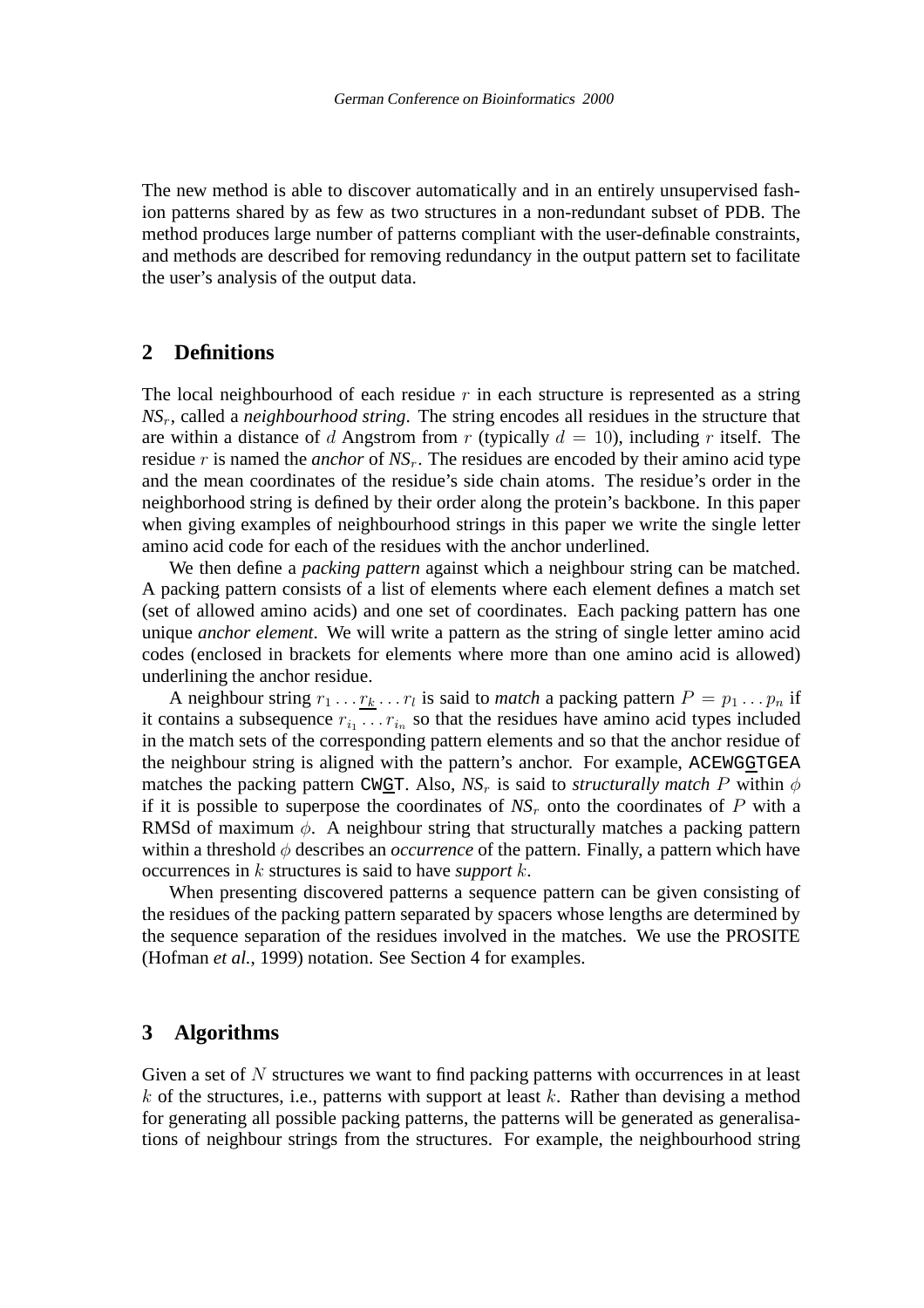#### I. Jonassen et al. / Structure Motif Discovery

| d  | average NS | average NS   |
|----|------------|--------------|
|    | length     | length using |
|    |            | constraint   |
| 10 | 18         |              |
| 12 | 29         | 11           |
| 14 | 42         | 14           |
| 20 | 95         | $\gamma$     |

Table 1: Average neighbour string lengths for different radi (d-values) and depending on whether the half-sphere constraint (see text) is used.

ACEWGGTGEA can be generalised to a large number of (matching) packing patterns, for example G, GG, WG, and CWGT. If packing patterns are allowed to have amino acid match sets, the amino acids in the neighbourhood string can be generalised to match sets. The packing pattern derived from a neighbourhood string will inherit the neighbourhood string's coordinate sets.

Geometrical constraints are used to limit the lengths of the neighbour strings while keeping in the strings the potentially most interesting neighbour residues. For residue r and a neighbour residue s (within d Angstrom), it is calculated whether the side chains 'face' eachother by calculating a half sphere in the residue's direction for each of  $r$  and s and only including s in the neighbour string of  $r$  if s is in r's half sphere and vice versa. Neighbour strings with fewer than 4 elements are discarded. See Table 1 for some statistics on the length of neighbour strings depending on  $d$  and use of the half sphere rule.

Starting with one neighbour string (called the probe) a simple depth first search algorithm can be used to find all generalisations of the probe that have occurrences in at least  $k$ structures. The simplest generalisation of the probe only contains the probe's anchor and matches all neighbour strings whose anchor has the same amino acid type. This gives us a pattern  $P$  (equal to the anchor) with a list of matches  $M_P$ . This pattern can be extended by appending a residue a from the probe forming  $P \cdot a$ . The matches to P are analysed to see if they can be extended to matches of  $P \cdot a$ , and it is checked whether  $P \cdot a$  has sufficient support. If it does, it is again extended in all possible ways by appending elements defined from residues to the right of  $\alpha$  in the probe. At any point in this exploration, the patterns can be extended to the left, e.g., a pattern P extended to  $a \cdot P$ . To avoid analysing the same pattern twice, once a pattern has been extended to the left, all further extensions will be to the left. As the search proceeds all patterns satisfying the constraints given by the user are output and they are postprocessed by separate programs.

For each pattern, the list of matching neighbour strings is stored. When a pattern  $P$  is extended to  $P'(P' = P \cdot a$  or  $P' = a \cdot P$ ), each match to P is analysed to see if it can be extended to match  $P'$ . For  $P \cdot a$  each match to  $P$  is extended to include the *first*, if any, a after the residues matching P. The matches to  $a \cdot P$  are found in an analogous way. Alternative alignments between the pattern and the neighbour strings are not explored since this could be computationally expensive.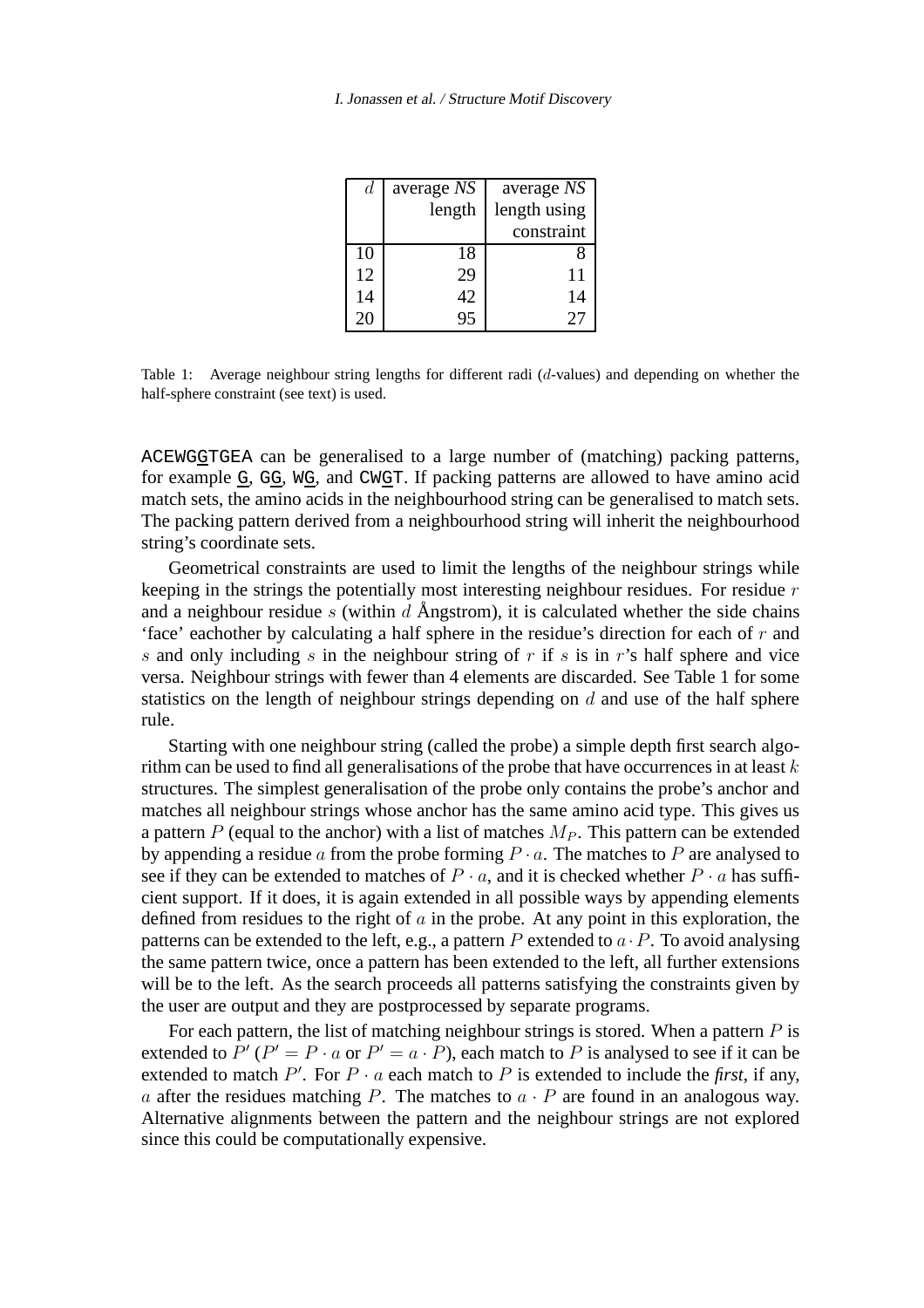To ensure that any pattern with minimum support potentially can be found in the search, all neighbour strings from the  $N - k + 1$  smallest (fewest residues) structures are used as probes. Any pattern with minimum support will have an occurrence in at least one of any subset of  $N - k + 1$  structures and the smallest ones are used for efficiency reasons. The search procedure used makes it likely to find the same pattern multiple times since several of the matching neighbour strings may be used as probes. Therefore simple checksums are generated for each identified pattern and when new patterns are found, their checksum is compared to those of all previously discovered patterns before it is output.

In the search, the structural similarity of each match and the pattern is assessed by calculating the distance based RMSd. Distance based RMSd calculation was used in the search to save computations. Matches whose structural similarity is above the threshold are discarded. When patterns are output, the structural similarity of each pair of matches is calculated using superposition based RMSd using McLachlan's algorithm (McLachlan, 1979), and reported together with the a description of the matches.

In total, the algorithm is guaranteed to generate all patterns having minimum support, when the requirement of structural similarity is removed. When structural similarity is required, the heuristic of only including one alignment between a pattern and a matching neighbourstring means that, potentially patterns can be discarded because a misalignment caused the structural similarity to be too low.

### **4 Results**

SPratt2 was applied to a non-redundant subset of PDB called culledPDB  $<sup>1</sup>$  where the</sup> maximum pairwise sequence identity is 30% and only structures with resolution 2.0 or better are included. The set used was generated May 18th 2000 and contained 779 chains, in the following it is referred to as PDB\*.

The parameters of SPratt2 was set to let it discover patterns matching at least  $k$  chains in PDB<sup>\*</sup>, for k we tried all values between 2 and 20. The radius used was  $d = 10$ and the half sphere constraint (see Algorithms) was applied. Furthermore all matches were required to superpose onto the pattern with a (distance based) RMSd of maximum 1.0Å. The computation took between 4 and 7 hours on a Sun Ultra 30 workstation with 512 Megabytes of memory. Figure 1 shows how the running time and the number of produced patterns depend on the value of k.

As Figure 1B shows, the SPratt2 runs produce large numbers of patterns. Semimanual analysis of some of these have been carried out. For example, for each pattern the classification of the matching structures in the SCOP database (Murzin *et al.*, 1995) was retrieved automatically. It was found that most of the highest scoring patterns match structures from within the same family or superfamily in SCOP. For example, large number of patterns having matches within the immunoglobulin and serine protease families. While this confirms that the algorithm is able to recover known relationships in PDB, we also

<sup>1</sup> see http://www.fccc.edu/research/labs/dunbrack/culledpdb.html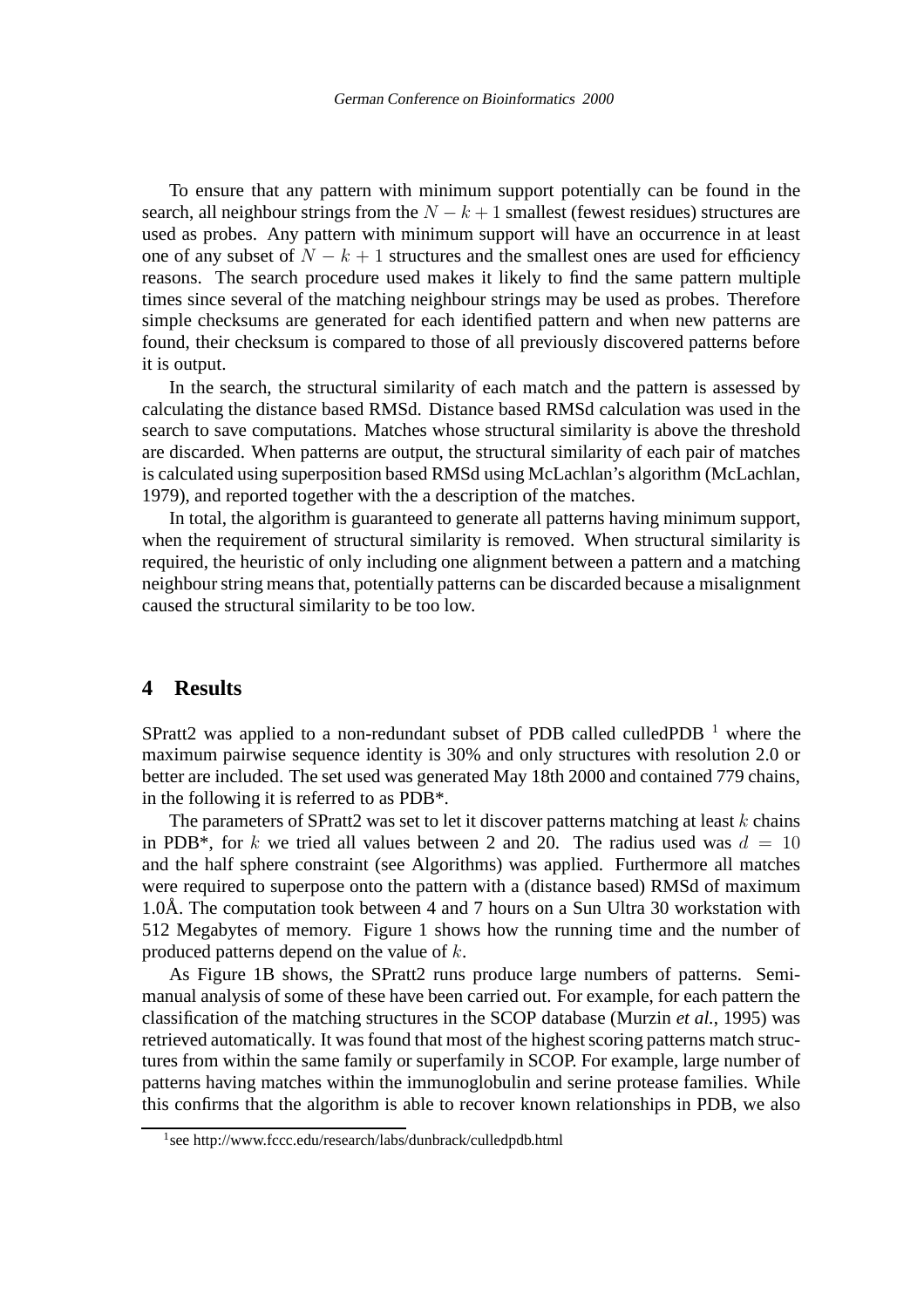

Figure 1: **A**: Running time of SPratt2 (in seconds – vertical axis) is shown when applied to PDB\* (see text) with different values of k (minimum support requirement – horizontal axis). We see that for  $k = 2$  SPratt2 takes almost 8 hours while for  $k = 20$ , the run takes around 4 hours. **B**: The number of patterns (vertical axis) produced by SPratt2 for different values of  $k$  (horizontal axis).

wanted to see if SPratt2 is able to find relationships between even more remote structures. More comprehensive anlaysis of the produced patterns will be performed and presented elsewhere. Here we give some details about two patterns that span different classes (alpha helical packing pattern) and different folds (cystein scaffold) in SCOP. These were among the patterns having highest scores produced in the run performed with minimum support 5.

#### 4.1 A small cystine scaffold

Small solvent-exposed beta domains are often held into a structural framework by a network of disulfide bonds, without which they would not be stable in solution. These include small proteinase inhibitors, snake toxins, as well as small extracellular binding domains of receptors.

The packing pattern represented by the sequence motif  $C-x(4,19)$ -C- $x(5,9)$ -C- $x(4,17)$ -C was discovered and found to match a small two-disulfide framework within several small beta domains of diverse functions (see Table 2). Though the four cystine residues have a variety of spacings between them within the structural occurrences, they are found to superpose within a one Angstrom RMSD. The global topologies of the matching structures fall into two classes. The first class (e.g., 1bte, 3ebx, 9wga) comprises structures known as cyclic cystine knots (Craik *et al.*, 1999). These are four beta strands held together by three disulfide bonds. The packing pattern captures the bonds between strands 1-3 and 204 (strands numbered sequentially from N-terminus). Within this first class is wheat germ agglutinin (9wga), which has four occurrences of the cyclic cystine knot. The algorithm was able to find all four occurrences. The second class (1fle; serine proteinase inhibitor) has a different beta strand topology and the packing pattern connects two strands, and one of these to a loop.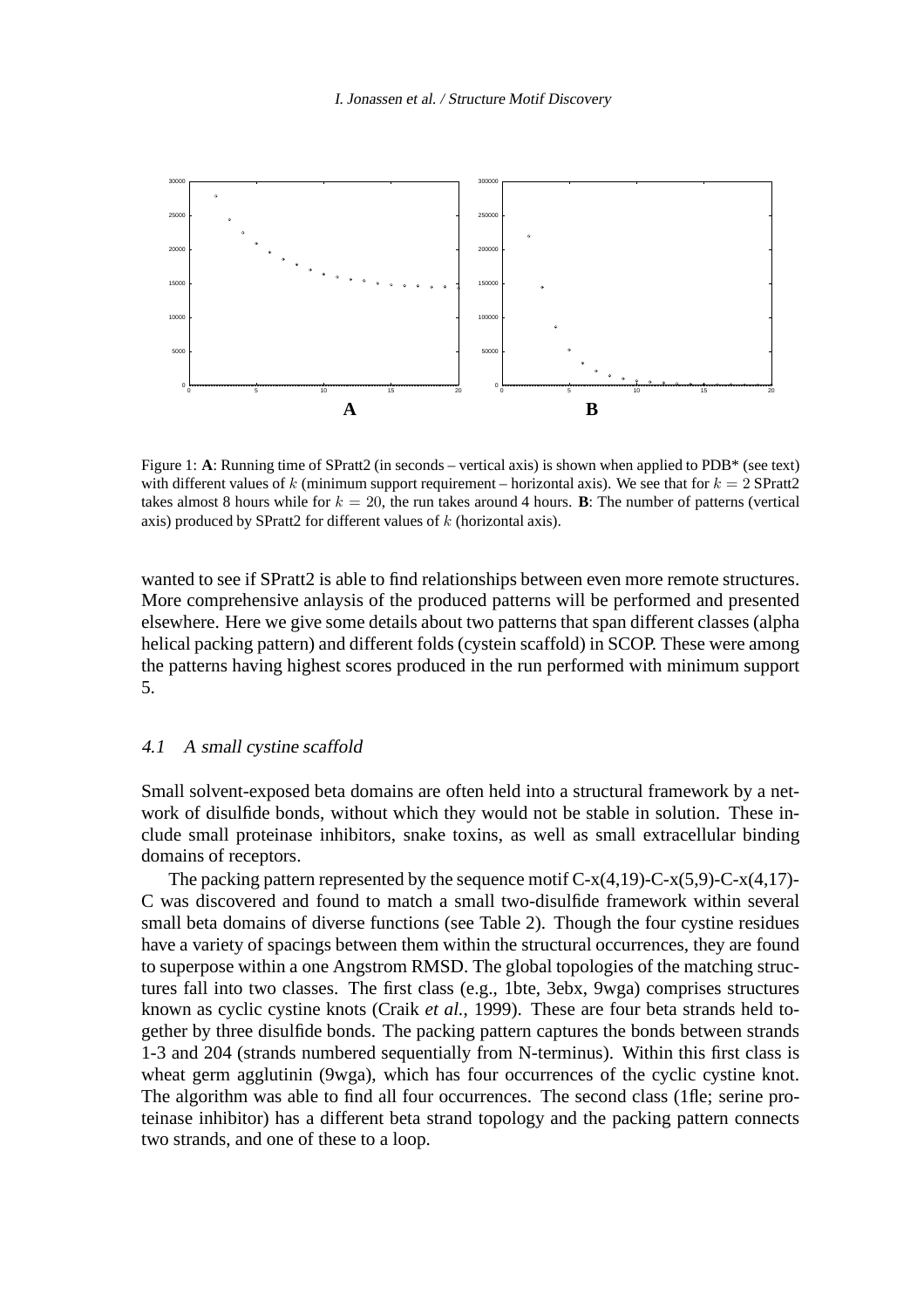|                  | Pattern         |                 |                 |                 |  |
|------------------|-----------------|-----------------|-----------------|-----------------|--|
| Protein          | C               | C               | C               | C               |  |
| 1clvI            | C508            | C517            | C523            | C531            |  |
| 1fleI            | C <sub>32</sub> | C <sub>38</sub> | C <sub>44</sub> | C53             |  |
| 1 <sub>bx7</sub> | C6              | C11             | C17             | C <sub>22</sub> |  |
| 3ebx             | C <sub>3</sub>  | C17             | C24             | C <sub>41</sub> |  |
| 1bteA            | C11             | C <sub>31</sub> | C <sub>41</sub> | C <sub>59</sub> |  |
| 9wgaA            | C <sub>3</sub>  | C12             | C18             | C <sub>24</sub> |  |
| 9wgaA            | C46             | C <sub>55</sub> | C61             | C67             |  |
| 9wgaA            | C89             | C98             | C104            | C110            |  |
| 9wgaA            | C132            | C141            | C147            | C153            |  |

Table 2: The matches to the pattern represented by the sequence motif  $C-x(4,19)$ -C- $x(5,9)$ -C- $x(4,17)$ -C.

|         | Pattern |                  |      |      |  |
|---------|---------|------------------|------|------|--|
| Protein | V       | L                | A    | A    |  |
| 2dbm    | V11     | L <sub>130</sub> | A133 | A137 |  |
| 1fua    | V91     | L164             | A167 | A171 |  |
| 1gdoA   | V131    | L141             | A144 | A148 |  |
| 1dciA   | V105    | L <sub>253</sub> | A256 | A260 |  |
| 1iow    | V143    | L <sub>163</sub> | A166 | A170 |  |
| 1qusA   | V127    | L351             | A354 | A358 |  |
| 4pgaA   | V95     | L <sub>140</sub> | A143 | A147 |  |
| 1bw9A   | V26     | L49              | A52  | A56  |  |
| 11am    | V248    | L339             | A342 | A346 |  |

Table 3: The matches to the pattern represented by the sequence motif V-x(9,223)-L-x(2)-A-x(3)-A.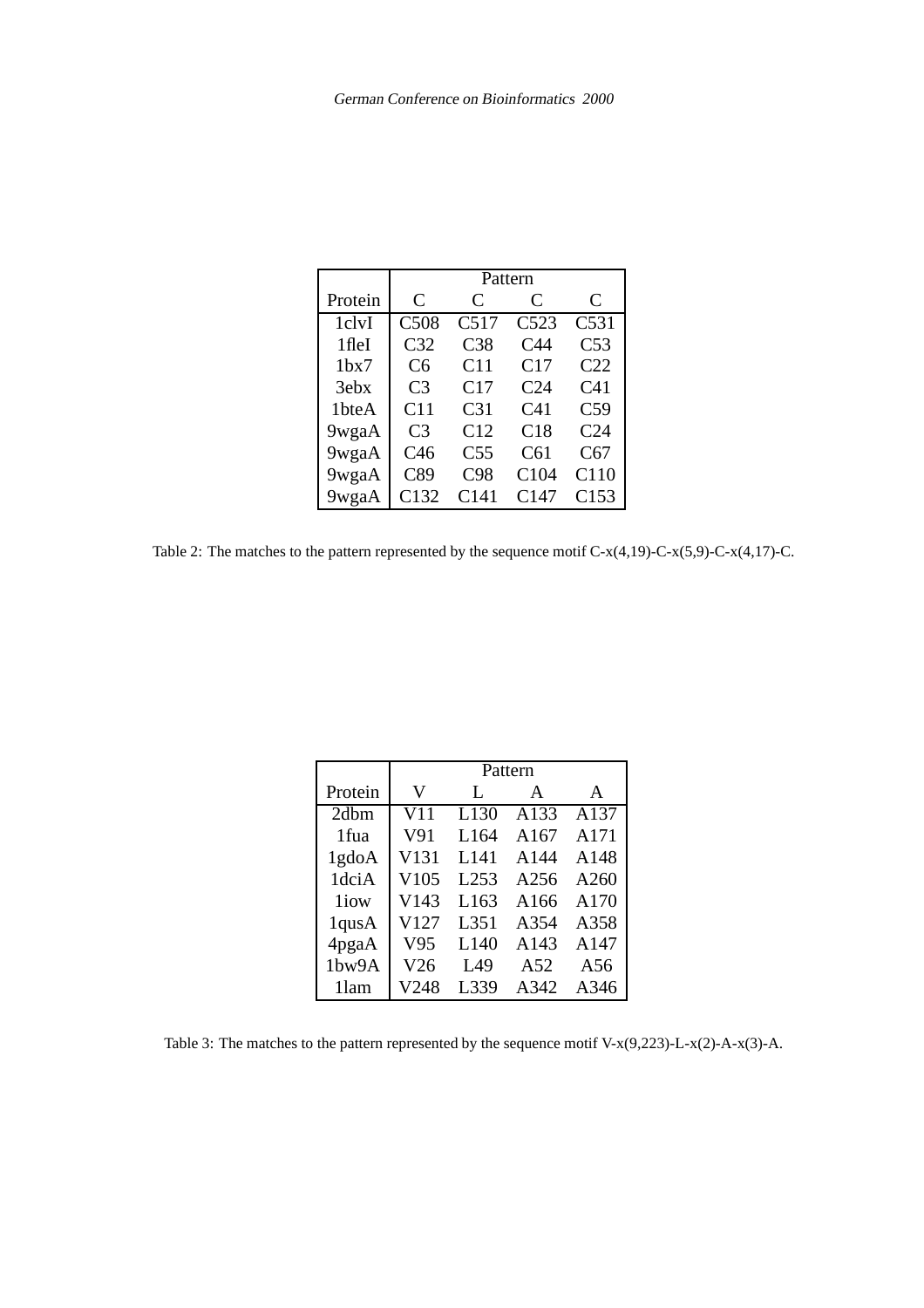#### 4.2 Alpha helical packing pattern

Another high scoring pattern found by the algorithm is represented by the motif V $x(9,223)$ -L- $x(2)$ -A- $x(3)$ -A. In contrast to the flexible cystine motif, 3 of the distances in this pattern are exactly conserved (see Table 3). Inspection of the occurrences of this pattern revealed that the sub-pattern comprising L, A, A is in all occurrences on the buried face of a helix. The side chain of the Valine in the first position of the pattern faces this helix and is on a beta strand (e.g., in 1fwa) or on another helix (e.g., in 2gdm). Within proteins of similar topology, the position of the Valine is not topologically conserved: it occurs on different strands within a 4 strand a/b protein (1bw9), and in an 8 stranded a/b protein (1fua).

## **5 Discussion**

The SPratt2 algorithm presented here together with the previously reported SPratt algorithm (Jonassen *et al.*, 1999) represents a novel approach to discover protein structure motifs. The SPratt2 algorithm is significantly more efficient than the SPratt algorithm which in practice was limited to the anlaysis of relatively small sets of proteins (up to, say, 50) and requiring high support.

The increased efficiency is due to several factors. Firstly, in SPratt the discovery of neighbour string patterns was performed using the tool Pratt (Jonassen *et al.*, 1995; Jonassen, 1997). Pratt takes as input sets of unaligned sequences and discovers patterns of the type used in the PROSITE database (Hofman *et al.*, 1999). In SPratt2 the patterns are effectively describing common subsequences(no restrictions on the sequence distance between residues mathing pattern elements) which results in SPratt2 exploring a smaller solution space. Also, in SPratt2 the search algorithm has been tailored to the particular application while Pratt is a general tool. Secondly, in SPratt2 the structural similarity of each match and the pattern can be assessed and used to reject matches. This was not possible in SPratt since Pratt is given only the neighbour strings themselves. Thirdly, we have introduced the half sphere constraint which reduces the lengths of the neighbour strings to be analysed. Finally, SPratt2 has been implemented as one program and its memory usage has been minimized to fascilitate larger scale analyses.

The efficiency of the SPratt2 algorithm enables mining of the complete set of known protein structures (represented by a non-redundant subset) in an exhaustive and fully automatic manner. In addition to being able to recover known relationships between proteins within families and super-families, it has also discovered packing patterns that occur in diverse folds and topologies. The cystine pattern and the helical packing pattern would be very difficult to induce from sequence information alone. However, in combination with structural information they are revealed from the data in an unsupervised fashion using the algorithm described in this paper.

While encouraging, the results also indicate further exploration, development and refinement of the method. Patterns spanning superfamilies and even fold classes are the most interesting, as these are unlikely to be found by sequence based methods. However,